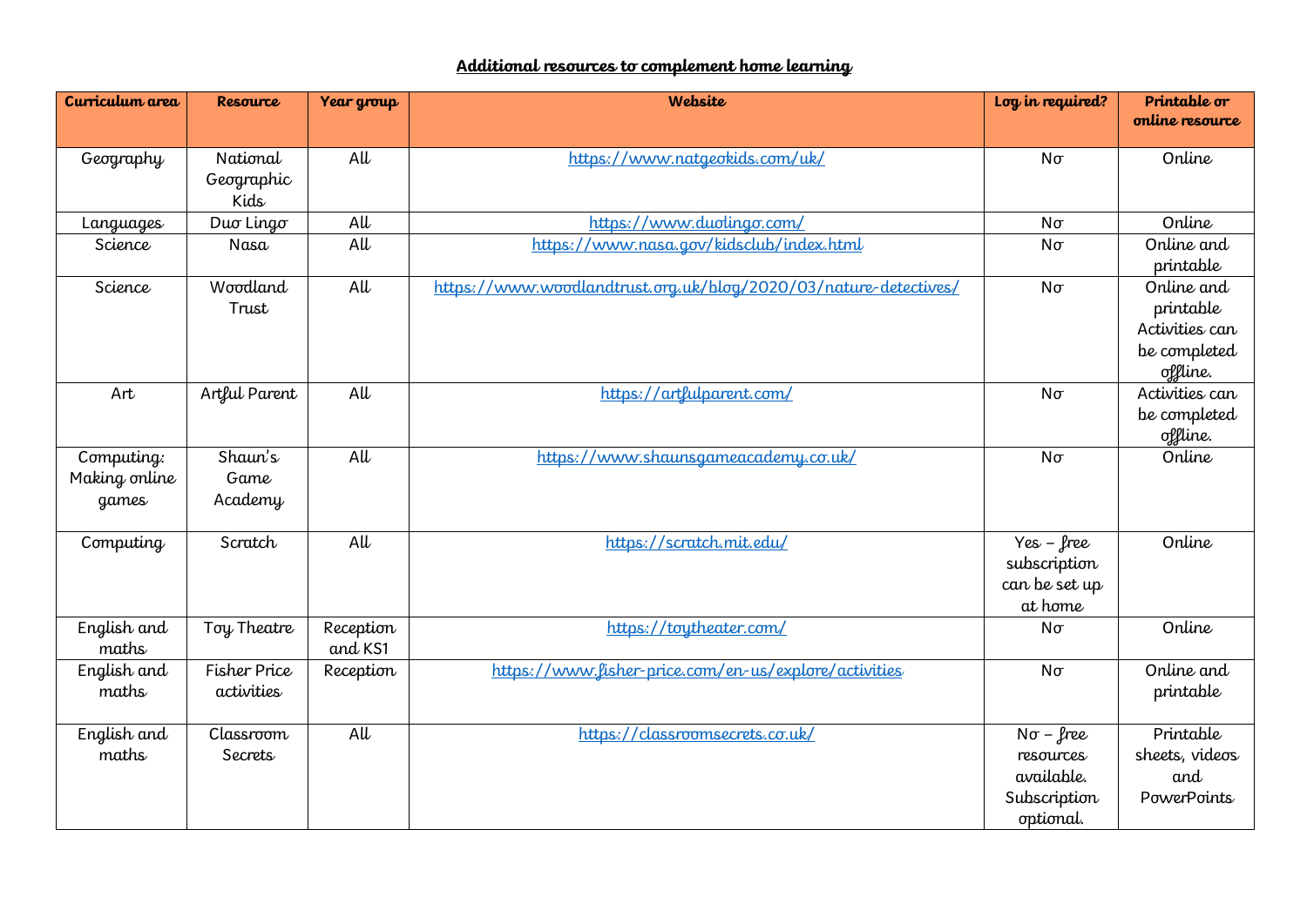| English and<br>maths   | Emile<br>Education | $\overline{AU}$          | https://www.emile-education.com/                               | Free access at<br>the moment<br>Username:<br>emile<br>Password:<br>emile | Online                                                  |
|------------------------|--------------------|--------------------------|----------------------------------------------------------------|--------------------------------------------------------------------------|---------------------------------------------------------|
| English and<br>maths   | Topmarks           | $\mathsf{A}\mathsf{U}$   | https://www.topmarks.co.uk/maths-games/7-11-years/mental-maths | $N\sigma$                                                                | Online                                                  |
| English and<br>maths   | Tutortastic        | Years 3-6                | https://www.tutortastic.co.uk/freebies                         | $N\sigma$ – free<br>resources<br>available.<br>Subscription<br>optional. | Printable                                               |
| English -<br>spelling  | Spelling shed      | Years 3-6                | https://www.spellingshed.com/en-gb/                            | Yes - students<br>have log in<br>details                                 | Online                                                  |
| English                | Pobble 365         | $\overline{all}$         | https://www.pobble365.com/                                     | Daily image to<br>inspire writing<br>and oral skills                     | Printable<br>Activities can<br>be completed<br>offline. |
| Reading                | Get Epic           | Years 3-6                | https://www.getepic.com/                                       | $Yes - class$<br>code provided<br>by teacher<br>upon request             | Online                                                  |
| Reading                | Oxford Owl         | Reception<br>and KS1     | https://www.oxfordowl.co.uk/                                   | Yes - provided<br>by teacher                                             | Online                                                  |
| Phonics and<br>reading | Reading Eggs       | Year<br>Reception -      | https://readingeggs.co.uk/                                     | Free trial                                                               | Online                                                  |
| Phonics                | Phonics Play       | Year<br>Reception -<br>3 | https://www.phonicsplay.co.uk/                                 | $N\sigma$ – free<br>resources<br>available.<br>Subscription<br>optional. | Online and<br>printable                                 |